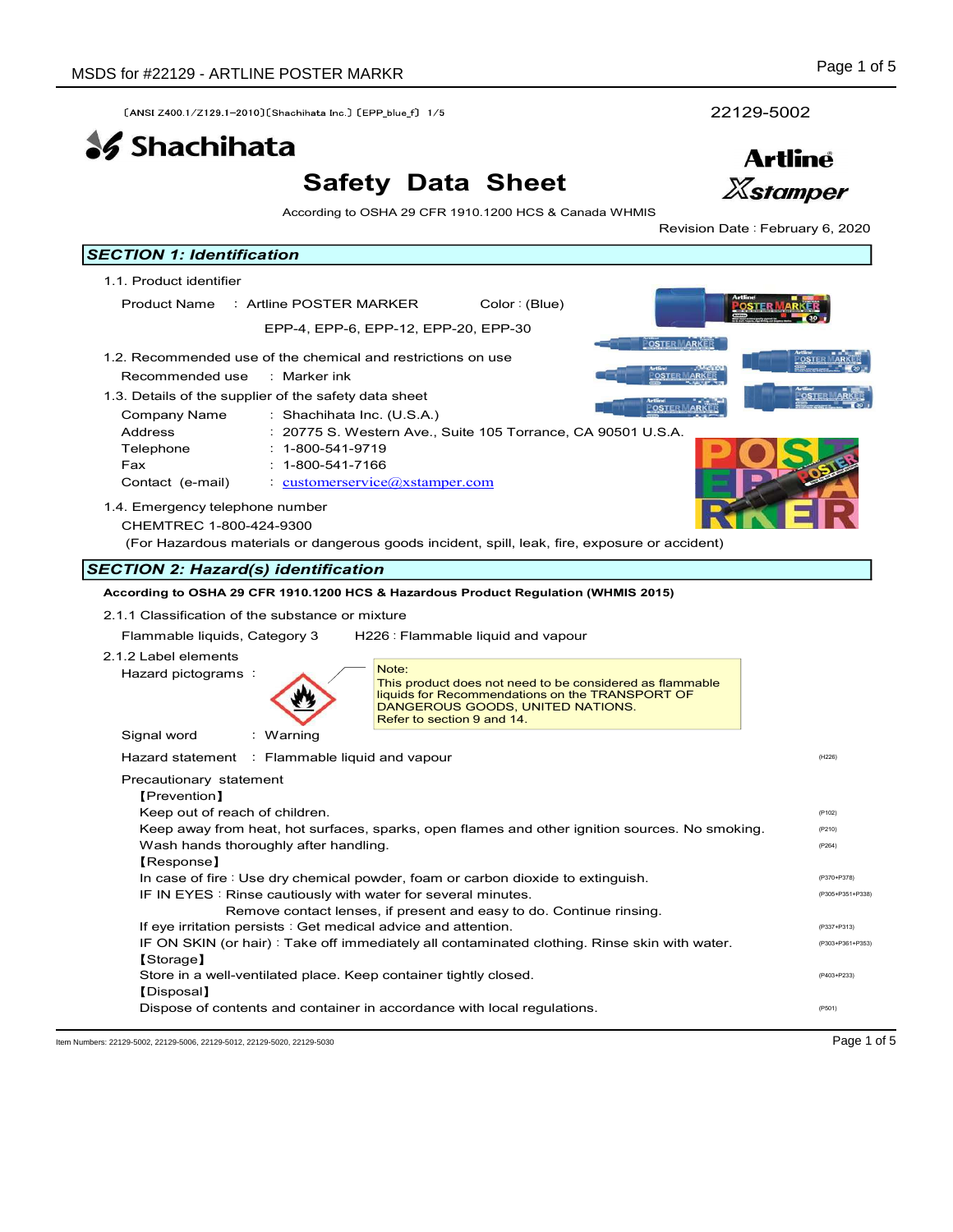#### 2.1.3 Other hazards



# SECTION 3: Composition/information on ingredients



| DS for #22129 - ARTLINE POSTER MARKR                                                                                                                |                                                                                                                                                                                                                                                                                                                                                                                                                                                                                                       |                                                               |                                                                                                          | Page 2 of 5                    |
|-----------------------------------------------------------------------------------------------------------------------------------------------------|-------------------------------------------------------------------------------------------------------------------------------------------------------------------------------------------------------------------------------------------------------------------------------------------------------------------------------------------------------------------------------------------------------------------------------------------------------------------------------------------------------|---------------------------------------------------------------|----------------------------------------------------------------------------------------------------------|--------------------------------|
| [ANSI Z400 1/Z129 1-2010] [Shachihata Inc.] [EPP blue f] 2/5                                                                                        |                                                                                                                                                                                                                                                                                                                                                                                                                                                                                                       |                                                               |                                                                                                          |                                |
| 2.1.3 Other hazards<br>Under United States Regulations (29 CFR 1910.1200 - Hazard Communication Standard),<br>this product is considered hazardous. |                                                                                                                                                                                                                                                                                                                                                                                                                                                                                                       |                                                               |                                                                                                          |                                |
| In Canada, the product mentioned above is considered hazardous<br>under the Workplace Hazardous Materials Information System (WHMIS2015)            |                                                                                                                                                                                                                                                                                                                                                                                                                                                                                                       |                                                               |                                                                                                          |                                |
| 2.3 Other information<br><b>FLAMMABILITY</b><br><b>NFPA</b><br><b>HFAITH</b>                                                                        | INSTABILITY/<br><b>REACTIVITY</b>                                                                                                                                                                                                                                                                                                                                                                                                                                                                     | <b>HEALTH</b><br><b>HMIS</b><br><b>PERSONAL</b><br>PROTECTION | Artline POSTER MARKERS EPP<br>$\sqrt{}$<br>I 1<br>$\sqrt{2}$<br><b>FLAMMABILITY</b><br>PHYSICAL HAZARD 0 |                                |
| ECTION 3: Composition/information on ingredients                                                                                                    |                                                                                                                                                                                                                                                                                                                                                                                                                                                                                                       |                                                               |                                                                                                          |                                |
| Substance / Mixture : Mixture<br>Ingredients                                                                                                        |                                                                                                                                                                                                                                                                                                                                                                                                                                                                                                       |                                                               |                                                                                                          |                                |
| Chemical Name /                                                                                                                                     | Composition                                                                                                                                                                                                                                                                                                                                                                                                                                                                                           | CAS                                                           |                                                                                                          | Classification (OSHA HCS 2012) |
| Generic name                                                                                                                                        | weight %                                                                                                                                                                                                                                                                                                                                                                                                                                                                                              | Registry No.                                                  | <b>Hazard Class</b>                                                                                      | Hazard statement               |
| Ethanol                                                                                                                                             | $1 \sim 10$                                                                                                                                                                                                                                                                                                                                                                                                                                                                                           | 64-17-5                                                       | Flam. Liq. 2                                                                                             | H <sub>225</sub>               |
| Water                                                                                                                                               | $50 - 60$                                                                                                                                                                                                                                                                                                                                                                                                                                                                                             | 7732-18-5                                                     | none                                                                                                     | none                           |
| Synthetic resin                                                                                                                                     | $5 \sim 15$                                                                                                                                                                                                                                                                                                                                                                                                                                                                                           | Confidential                                                  | none                                                                                                     | none                           |
| Titanium dioxide                                                                                                                                    | $10 \sim 15$                                                                                                                                                                                                                                                                                                                                                                                                                                                                                          | 13463-67-7                                                    | none                                                                                                     | none                           |
| Pigment                                                                                                                                             | $10 \sim 15$                                                                                                                                                                                                                                                                                                                                                                                                                                                                                          | Confidential                                                  | none                                                                                                     | none                           |
| Others                                                                                                                                              | $1 \sim 10$                                                                                                                                                                                                                                                                                                                                                                                                                                                                                           | Confidential                                                  | none                                                                                                     | none                           |
| total                                                                                                                                               | 100                                                                                                                                                                                                                                                                                                                                                                                                                                                                                                   |                                                               |                                                                                                          |                                |
| <b>ECTION 4: First-aid measures</b>                                                                                                                 |                                                                                                                                                                                                                                                                                                                                                                                                                                                                                                       |                                                               |                                                                                                          |                                |
| 4.1. Description of first aid measures<br>IF INHALED<br>IF ON SKIN<br>IF IN EYES                                                                    | : Remove victim to fresh air and keep at rest in a position comfortable for breathing.<br>Consult a doctor if symptoms persist.<br>: Remove / Take off immediately all contaminated clothing. Wash with soap and water.<br>If skin irritation/rash occurs or feel unwell, consult a doctor for medical advice.<br>: Rinse cautiously with water for several minutes. Remove contact lenses, if present and<br>easy to do. Continue rinsing. If eye irritation persists, get medical advice/attention. |                                                               |                                                                                                          |                                |
| IF SWALLOWED                                                                                                                                        | : After rinse mouth immediately, give about 250 ml of water or milk and thin in the stomach,<br>and do not vomit forcibly. Moreover, do not give anything from the mouth to the patient                                                                                                                                                                                                                                                                                                               |                                                               |                                                                                                          |                                |

| <b>SECTION 4: First-aid measures</b>   |                                                                                                                                                                                                                                                                        |
|----------------------------------------|------------------------------------------------------------------------------------------------------------------------------------------------------------------------------------------------------------------------------------------------------------------------|
| 4.1. Description of first aid measures |                                                                                                                                                                                                                                                                        |
| IF INHALED                             | : Remove victim to fresh air and keep at rest in a position comfortable for breathing.<br>Consult a doctor if symptoms persist.                                                                                                                                        |
| IF ON SKIN                             | : Remove / Take off immediately all contaminated clothing. Wash with soap and water.<br>If skin irritation/rash occurs or feel unwell, consult a doctor for medical advice.                                                                                            |
| IF IN EYES                             | : Rinse cautiously with water for several minutes. Remove contact lenses, if present and<br>easy to do. Continue rinsing. If eye irritation persists, get medical advice/attention.                                                                                    |
| IF SWALLOWED                           | : After rinse mouth immediately, give about 250 ml of water or milk and thin in the stomach,<br>and do not vomit forcibly. Moreover, do not give anything from the mouth to the patient<br>when not conscious. Receive the doctor's treatment (stomach pump) promptly. |
| Note to Physicians:                    |                                                                                                                                                                                                                                                                        |
|                                        | All treatments should be based on observed signs and symptoms of distress in the patient.                                                                                                                                                                              |
| may have occurred.                     | Consideration should be given to the possibility that overexposure to materials other than this product                                                                                                                                                                |

| 5.1. Extinguishing media                                                                                                  |             |
|---------------------------------------------------------------------------------------------------------------------------|-------------|
| Suitable extinguishing media<br>: Dry chemical powder, foam or carbon dioxide<br>Unsuitable extinguishing media<br>: None |             |
| 5.2. Special hazards arising from the substance or mixture                                                                |             |
| For initial stage extinction, carbon dioxide or dry chemical powder.                                                      |             |
| When a fire extends, fire is extinguished by a large amount of water spray.                                               |             |
| kem Numbers: 221B�01240t12tissethanag@1extipaspunishaipasomaters into the aquatic environment.                            | Page 2 of 5 |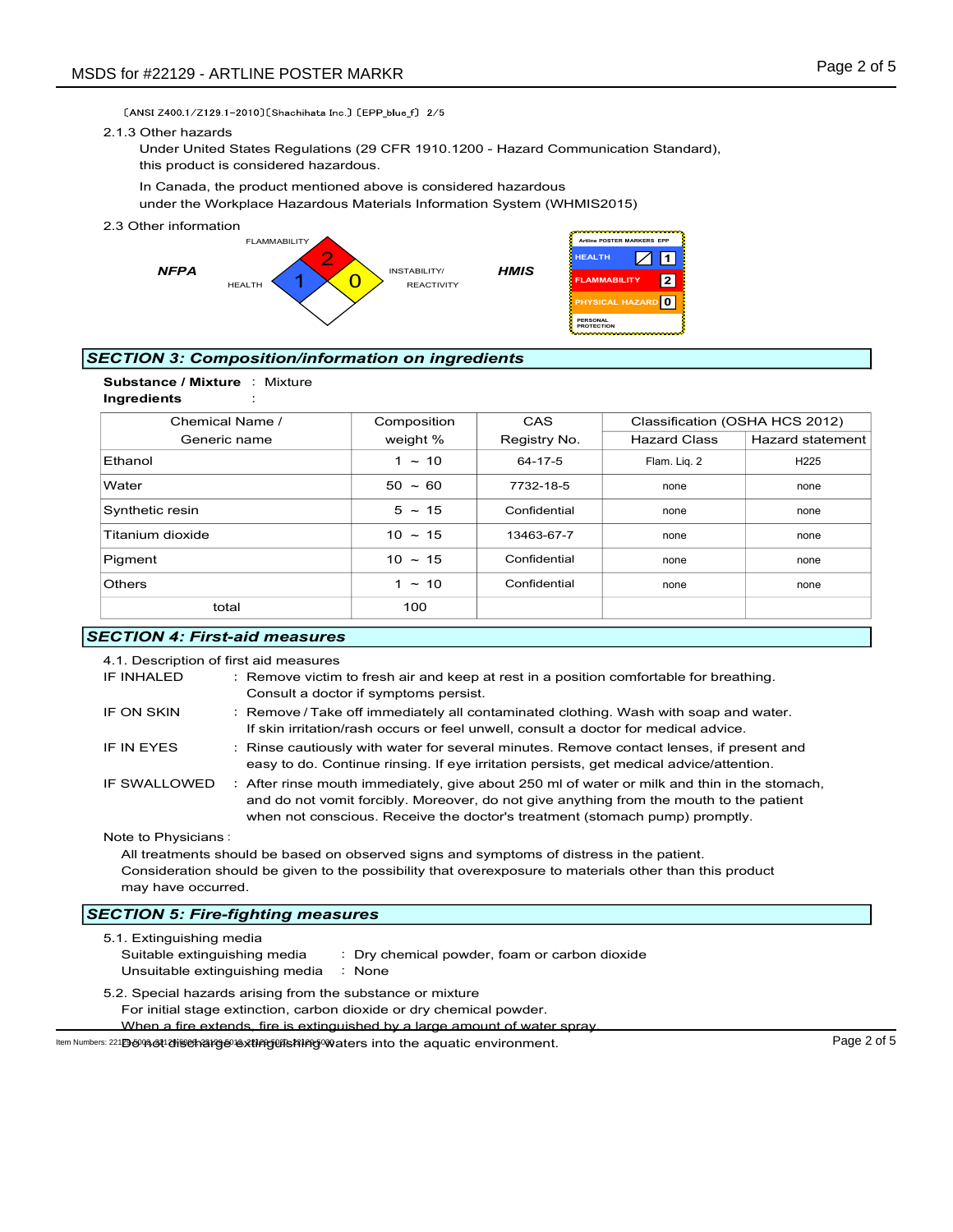[ANSI Z400 1/Z129 1-2010] [Shachihata Inc.] [EPP\_blue\_f] 3/5

5.3. Advice for firefighters

In the extinction work, an appropriate protective equipment (gloves, glasses, and mask) has to be worn. Because during a fire, hazardous gases may be generated, fire-fighters have to wear self-contained breathing apparatus and other protective equipment.

#### SECTION 6: Accidental release measures

- 6.2. Environmental precautions
- Do not throw the leakage thing directly into environment
- 6.3. Methods and material for containment and cleaning up
	- In case of a small spill, remove by absorbing with absorbents (sawdust, soil, sand, waste cloth, etc.), and then wipe off the waste well with waste cloth, and rag.
	- In case of large spills, prevent leakage by enclosing with nonflammables (earth and sand, etc.)

# SECTION 7: Handling and storage

| apparatus and other protective equipment.                                                                                                                                                                                           |                           |                                                                                                                                                                                                                         | Because during a fire, nazardous gases may be generated, fire-fighters have to wear self-contained breathing                                                                                                                                                                                                 |  |
|-------------------------------------------------------------------------------------------------------------------------------------------------------------------------------------------------------------------------------------|---------------------------|-------------------------------------------------------------------------------------------------------------------------------------------------------------------------------------------------------------------------|--------------------------------------------------------------------------------------------------------------------------------------------------------------------------------------------------------------------------------------------------------------------------------------------------------------|--|
| ECTION 6: Accidental release measures                                                                                                                                                                                               |                           |                                                                                                                                                                                                                         |                                                                                                                                                                                                                                                                                                              |  |
| 6.1. Personal precautions, protective equipment and emergency procedures<br>6.2. Environmental precautions<br>Do not throw the leakage thing directly into environment<br>6.3. Methods and material for containment and cleaning up |                           | Evacuate personnel to safe area. Shut off all sources of ignition.<br>and then wipe off the waste well with waste cloth, and rag.<br>and collect into empty container by scoop, suction equipment or the like.          | No Flares, smoking or flame in area. Put on protective equipment. Ensure adequate ventilation.<br>In case of a small spill, remove by absorbing with absorbents (sawdust, soil, sand, waste cloth, etc.),<br>In case of large spills, prevent leakage by enclosing with nonflammables (earth and sand, etc.) |  |
| <b>ECTION 7: Handling and storage</b>                                                                                                                                                                                               |                           |                                                                                                                                                                                                                         |                                                                                                                                                                                                                                                                                                              |  |
| 7.1. Precautions for safe handling<br>Advice on safe handling<br>7.2. Conditions for safe storage, including any incompatibilities<br>Requirements for storage<br>areas and containers                                              |                           | : Use with adequate ventilation.<br>Avoid contact with skin, eyes and clothing.<br>Obtain special instructions before use.<br>Do not eat, drink or smoke when using this product.<br>Keep out of the reach of children. | Do not handle until all safety precautions have been read and understood.<br>: Keep containers tightly closed and store in a cool and dry place.<br>Keep away from heat and flame, ignition source and sunlight.                                                                                             |  |
| ECTION 8: Exposure controls/personal protection                                                                                                                                                                                     |                           |                                                                                                                                                                                                                         |                                                                                                                                                                                                                                                                                                              |  |
| 8.1. Control parameters<br><b>ACGIH (2019)</b><br>Ethanol<br>Titanium dioxide                                                                                                                                                       | <b>STEL</b><br><b>TWA</b> | 1,000 ppm<br>10 mg/m $3$                                                                                                                                                                                                |                                                                                                                                                                                                                                                                                                              |  |
| <b>OSHA PEL</b><br>Ethanol<br>Titanium dioxide                                                                                                                                                                                      | <b>TWA</b><br><b>TWA</b>  | 1,000 ppm<br>15 mg/m $3$                                                                                                                                                                                                |                                                                                                                                                                                                                                                                                                              |  |
| Canada Ontario Provincial<br>Ethanol                                                                                                                                                                                                | STEL                      | 1,000 ppm                                                                                                                                                                                                               |                                                                                                                                                                                                                                                                                                              |  |

### SECTION 8: Exposure controls/personal protection

| o.s. ivienious and material for containment and clearing up |            | In case of a small spill, remove by absorbing with absorbents (sawdust, soil, sand, waste cloth, etc.),<br>and then wipe off the waste well with waste cloth, and rag. |  |
|-------------------------------------------------------------|------------|------------------------------------------------------------------------------------------------------------------------------------------------------------------------|--|
|                                                             |            | In case of large spills, prevent leakage by enclosing with nonflammables (earth and sand, etc.)                                                                        |  |
|                                                             |            | and collect into empty container by scoop, suction equipment or the like.                                                                                              |  |
| <b>SECTION 7: Handling and storage</b>                      |            |                                                                                                                                                                        |  |
| 7.1. Precautions for safe handling                          |            |                                                                                                                                                                        |  |
| Advice on safe handling                                     |            | : Use with adequate ventilation.                                                                                                                                       |  |
|                                                             |            | Avoid contact with skin, eyes and clothing.                                                                                                                            |  |
|                                                             |            | Obtain special instructions before use.                                                                                                                                |  |
|                                                             |            | Do not handle until all safety precautions have been read and understood.<br>Do not eat, drink or smoke when using this product.                                       |  |
|                                                             |            |                                                                                                                                                                        |  |
|                                                             |            | 7.2. Conditions for safe storage, including any incompatibilities                                                                                                      |  |
| Requirements for storage<br>areas and containers            |            | : Keep containers tightly closed and store in a cool and dry place.<br>Keep away from heat and flame, ignition source and sunlight.                                    |  |
|                                                             |            | Keep out of the reach of children.                                                                                                                                     |  |
|                                                             |            |                                                                                                                                                                        |  |
| <b>SECTION 8: Exposure controls/personal protection</b>     |            |                                                                                                                                                                        |  |
| 8.1. Control parameters                                     |            |                                                                                                                                                                        |  |
| <b>ACGIH (2019)</b><br>Ethanol                              | STEL       |                                                                                                                                                                        |  |
| Titanium dioxide                                            | <b>TWA</b> | 1,000 ppm<br>10 mg/m $3$                                                                                                                                               |  |
| <b>OSHA PEL</b>                                             |            |                                                                                                                                                                        |  |
| Ethanol                                                     | <b>TWA</b> | 1,000 ppm                                                                                                                                                              |  |
| Titanium dioxide                                            | <b>TWA</b> | 15 mg/m $^3$                                                                                                                                                           |  |
| Canada Ontario Provincial                                   |            |                                                                                                                                                                        |  |
| Ethanol                                                     | STEL       | 1,000 ppm                                                                                                                                                              |  |
| Titanium dioxide                                            | <b>TWA</b> | 10 mg/m $^3$                                                                                                                                                           |  |
| Canada Quebec Provincial                                    |            |                                                                                                                                                                        |  |
| Ethanol                                                     | <b>TWA</b> | 1,000 ppm                                                                                                                                                              |  |
| Titanium dioxide                                            | <b>TWA</b> | 10 mg/m $^3$                                                                                                                                                           |  |
| 8.2. Exposure controls                                      |            |                                                                                                                                                                        |  |
| Personal protective equipment                               |            |                                                                                                                                                                        |  |
| Respiratory Protection                                      |            | : Use with local exhaust ventilation, when in long use.                                                                                                                |  |
|                                                             |            | Avoid breathing vapours. Wear mask to prevent organic gas, if necessary.                                                                                               |  |
| Hand Protection                                             |            | : Avoid contact with hands. Wear safety gloves, if necessary.                                                                                                          |  |
| Eye Protection                                              |            | : Avoid contact with eyes. Wear safety glasses, if necessary.                                                                                                          |  |
| Skin Protection                                             |            | : Avoid skin contact. Wear personal protection apron, boots, if necessary.                                                                                             |  |
| Environmental exposure controls                             |            |                                                                                                                                                                        |  |
| General advice                                              |            | : Prevent product from entering drains.                                                                                                                                |  |
|                                                             |            | Prevent further leakage or spillage if safe to do so                                                                                                                   |  |

ltem Numbers: 22129-5002, 22129-5006, 22129-5012, 22129-5020, 22129-¶®the product contaminates rivers and lakes or drains inform respective authoriti&gge 3 of 5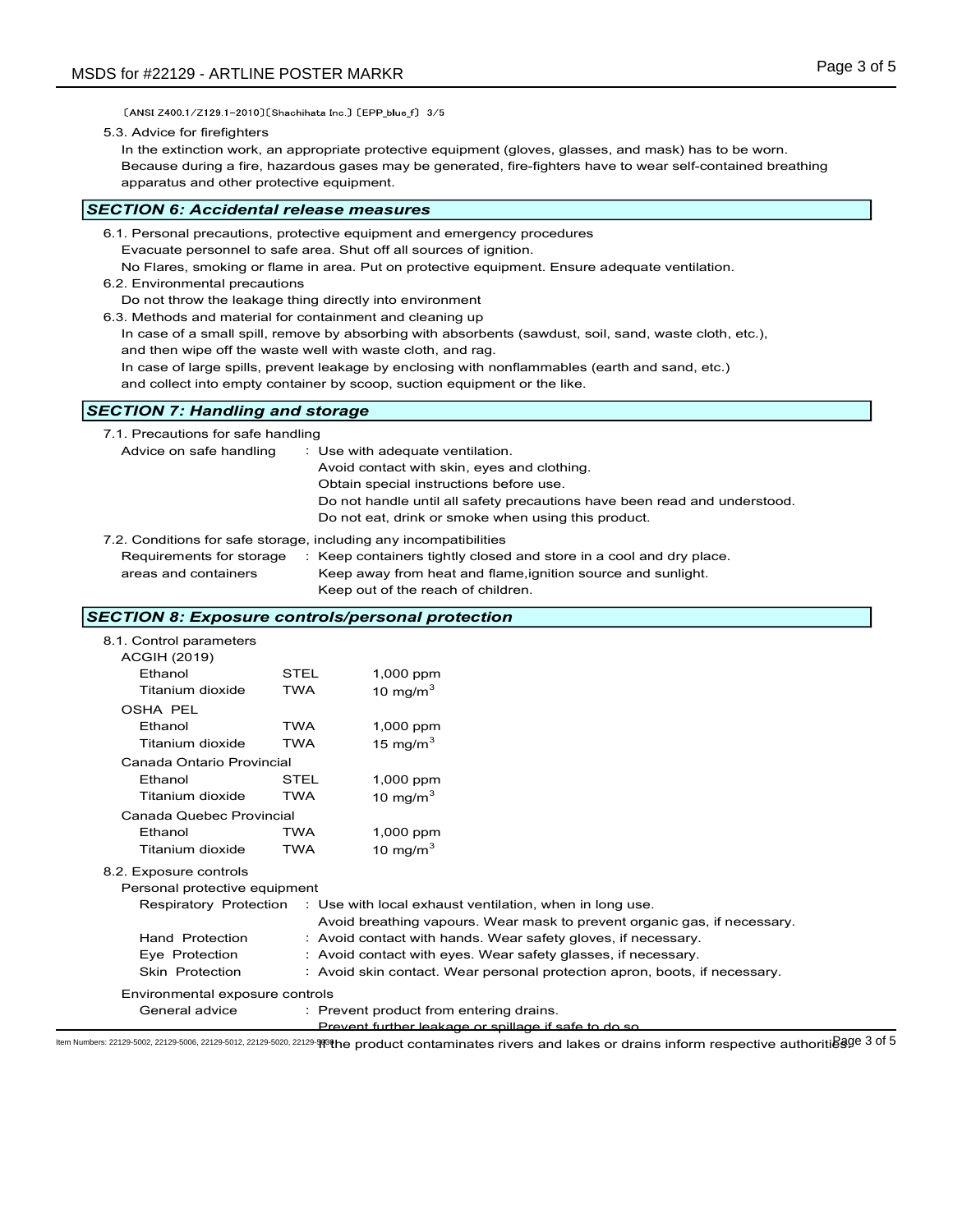| MSDS for #22129 - ARTLINE POSTER MARKR                                                                                                                                                                                                       |                                                                                                                                                                                                                                                                                                        | Page 4 of 5                                                                                                                                                                                                                                                                               |
|----------------------------------------------------------------------------------------------------------------------------------------------------------------------------------------------------------------------------------------------|--------------------------------------------------------------------------------------------------------------------------------------------------------------------------------------------------------------------------------------------------------------------------------------------------------|-------------------------------------------------------------------------------------------------------------------------------------------------------------------------------------------------------------------------------------------------------------------------------------------|
| [ANSI Z400 1/Z129 1-2010] [Shachihata Inc.] [EPP_blue_f] 4/5                                                                                                                                                                                 |                                                                                                                                                                                                                                                                                                        |                                                                                                                                                                                                                                                                                           |
| <b>SECTION 9: Physical and chemical properties</b>                                                                                                                                                                                           |                                                                                                                                                                                                                                                                                                        |                                                                                                                                                                                                                                                                                           |
| 9.1 Information on basic physical and chemical properties<br>Appearance                                                                                                                                                                      | : Blue liquid                                                                                                                                                                                                                                                                                          |                                                                                                                                                                                                                                                                                           |
| Odor                                                                                                                                                                                                                                         | $:$ None                                                                                                                                                                                                                                                                                               |                                                                                                                                                                                                                                                                                           |
| рH                                                                                                                                                                                                                                           | $:$ Not applicable                                                                                                                                                                                                                                                                                     |                                                                                                                                                                                                                                                                                           |
| Boiling point                                                                                                                                                                                                                                | : $172.4^{\circ}$ F (78°C) ~ $212^{\circ}$ F (100°C)                                                                                                                                                                                                                                                   |                                                                                                                                                                                                                                                                                           |
| Flash point                                                                                                                                                                                                                                  | : $112.2^{\circ}F$ (44 $^{\circ}C$ ) (closed cup)                                                                                                                                                                                                                                                      | Not sustained combustibility; Refer to section14                                                                                                                                                                                                                                          |
| Relative Density (at 77°F, 25°C) : 1.1 ~ 1.3 (g/cm <sup>3</sup> )                                                                                                                                                                            |                                                                                                                                                                                                                                                                                                        |                                                                                                                                                                                                                                                                                           |
| Solubility in Water                                                                                                                                                                                                                          | : Soluble                                                                                                                                                                                                                                                                                              |                                                                                                                                                                                                                                                                                           |
| <b>SECTION 10: Stability and reactivity</b>                                                                                                                                                                                                  |                                                                                                                                                                                                                                                                                                        |                                                                                                                                                                                                                                                                                           |
| 10.5. Incompatible Materials<br>No data available<br>10.6. Hazardous decomposition products<br>CO, CO <sub>2</sub>                                                                                                                           |                                                                                                                                                                                                                                                                                                        |                                                                                                                                                                                                                                                                                           |
| <b>SECTION 11: Toxicological information</b>                                                                                                                                                                                                 |                                                                                                                                                                                                                                                                                                        |                                                                                                                                                                                                                                                                                           |
| 11.1. Information on toxicological effects                                                                                                                                                                                                   |                                                                                                                                                                                                                                                                                                        |                                                                                                                                                                                                                                                                                           |
| Acute toxicity<br>[Ethanol]<br>Oral-rat<br>Inhalation-rat<br>Carcinogenicity                                                                                                                                                                 | : LD/LC50 values that are relevant for classification<br>>5,000 mg/kg<br>LD50<br><b>LC50</b><br>>20 mg/L/4h<br>: Titanium dioxide has been classified by the IARC as Group 2B.<br>Other materials ; Not contain any component that is considered<br>a human carcinogen by IARC, ACGIH, EPA, EU or NTP. |                                                                                                                                                                                                                                                                                           |
| NTP (National Toxicology Program, USA) in the classification of suspected carcinogenic to humans has not been done.<br>Therefore, as the ink product we could not classify the carcinogenicity of GHS from that there is no sufficient data. |                                                                                                                                                                                                                                                                                                        | Regarding the carcinogenicity of titanium dioxide, International Agency for Research on Cancer (IARC) has classified as a group 2B. However,<br>ACGIH (American Conference of Governmental Industrial Hygienists), EPA (Environmental Protection Agency), EU (European Chemicals Agency), |
|                                                                                                                                                                                                                                              |                                                                                                                                                                                                                                                                                                        |                                                                                                                                                                                                                                                                                           |
| <b>SECTION 12: Ecological information</b><br>12.1. Ecotoxicity<br>12.2. Persistence and degradability : No data available<br>12.3. Bioaccumulative potential<br>12.4. Mobility in soil<br>12.5. Other adverse effects                        | : No data available<br>: No data available<br>: No data available<br>: No known significant effects or critical hazards.                                                                                                                                                                               |                                                                                                                                                                                                                                                                                           |

Do not allow product to reach ground, any water course or sewage system.

Item Numbers: 22129-5002, 22129-5006, 22129-5012, 22129-5020, 22129-5030